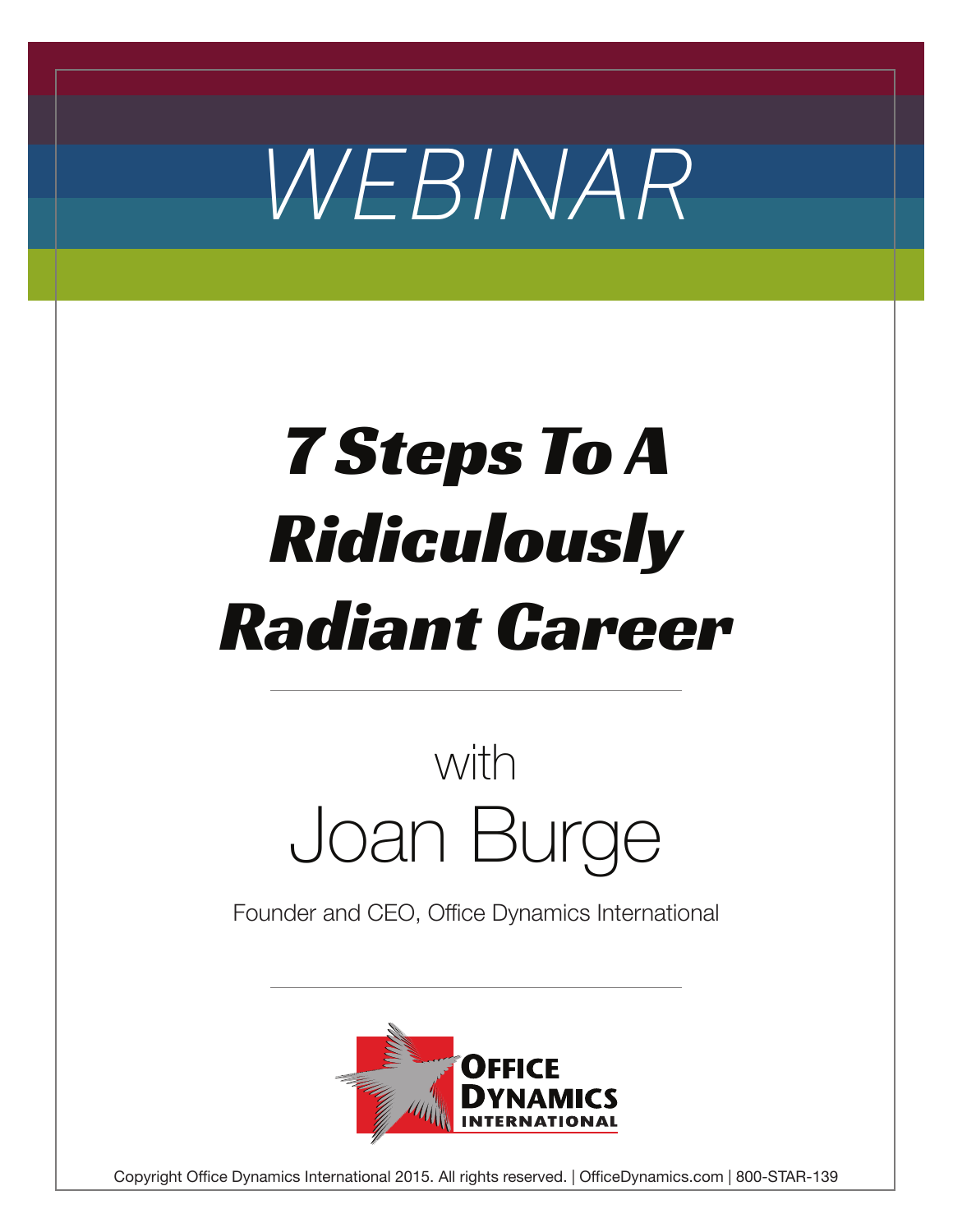#### **Enemy #1:**

#### **Enemy #2**:

#### **Enemy #3:**

Chart below is partial; from www.diffen.com

|                     | <b>A Career</b>                                                                                                                                           | A Job                                                                                                                                                                                                                                                                |
|---------------------|-----------------------------------------------------------------------------------------------------------------------------------------------------------|----------------------------------------------------------------------------------------------------------------------------------------------------------------------------------------------------------------------------------------------------------------------|
| What is it?         | A career is the pursuit of a<br>lifelong ambition or the<br>general course of<br>progression towards<br>lifelong goals.                                   | Job is an activity through<br>which an individual<br>can earn money. It is a<br>regular activity in exchange<br>of payment.                                                                                                                                          |
| <b>Requirements</b> | Usually requires special<br>learning that includes<br>individualized components<br>that develop abilities<br>beyond that which training<br>is capable of. | <b>Education or special</b><br>training may or may not be<br>required                                                                                                                                                                                                |
| <b>Risk-taking</b>  | A career may not mean<br>stability of work as it<br>encourages one to take<br>risks. The risks are often<br>internal and therefore<br>planned.            | A job is "safe", as stability<br>of work and income is<br>there. However shifting<br>priorities, especially in<br>resource jobs, can abruptly<br>change the demand and<br>require relocation which is<br>an unstable factor. Risks<br>may be completely<br>external. |
| <b>Time</b>         | Long term                                                                                                                                                 | Short term                                                                                                                                                                                                                                                           |

\_\_\_\_\_\_\_\_\_\_\_\_\_\_\_\_\_\_\_\_\_\_\_\_\_\_\_\_\_\_\_\_\_\_\_\_\_\_\_\_\_\_\_\_\_\_\_\_\_\_\_\_\_\_\_\_\_\_\_\_\_\_\_\_\_\_\_

\_\_\_\_\_\_\_\_\_\_\_\_\_\_\_\_\_\_\_\_\_\_\_\_\_\_\_\_\_\_\_\_\_\_\_\_\_\_\_\_\_\_\_\_\_\_\_\_\_\_\_\_\_\_\_\_\_\_\_\_\_\_\_\_\_\_\_

\_\_\_\_\_\_\_\_\_\_\_\_\_\_\_\_\_\_\_\_\_\_\_\_\_\_\_\_\_\_\_\_\_\_\_\_\_\_\_\_\_\_\_\_\_\_\_\_\_\_\_\_\_\_\_\_\_\_\_\_\_\_\_\_\_\_\_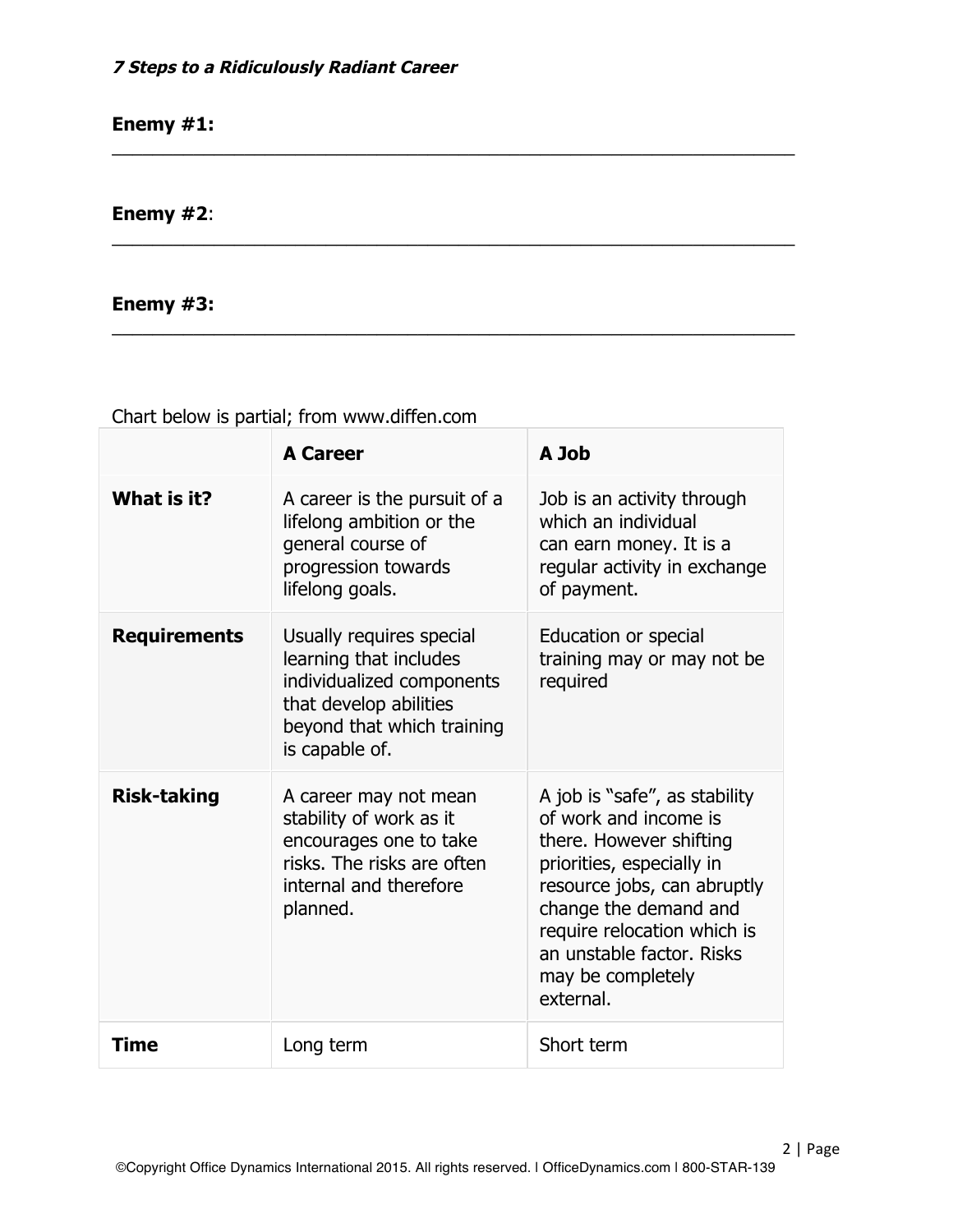#### **7 Steps to a Ridiculously Radiant Career**

#### **Activity**

This is an individual activity. Read each pair for myth and reality. Draw a star by the one that most describes your belief.

| Myth:<br><b>Reality:</b> | Career satisfaction depends on finding the perfect job.<br>There's no such thing; some jobs are more fitted to your personality than<br>others, but all jobs involve some degree of compromise and trade-off.                                                                                                                                                                 |  |
|--------------------------|-------------------------------------------------------------------------------------------------------------------------------------------------------------------------------------------------------------------------------------------------------------------------------------------------------------------------------------------------------------------------------|--|
| Myth:<br><b>Reality:</b> | Getting ahead is the result of hard work.<br>That's just the beginning. You also have to get people to notice your<br>performance, position yourself carefully, and show team spirit.                                                                                                                                                                                         |  |
| Myth:                    | It's the employer's responsibility to provide fulfilling work and the chance                                                                                                                                                                                                                                                                                                  |  |
| <b>Reality:</b>          | to grow.<br>It's up to you to seek out challenges and to take charge of your career<br>direction.                                                                                                                                                                                                                                                                             |  |
| Myth:<br><b>Reality:</b> | If I just get that degree, promotion and raises are mine.<br>Degrees don't ensure success; they just improve your chances. More<br>important than diplomas are performance and reputation.                                                                                                                                                                                    |  |
| Myth:<br><b>Reality:</b> | Career success invariably means moving up the corporate ladder.<br>It can mean moving sideways, too, to a position that's closer to your own<br>interest and skills.                                                                                                                                                                                                          |  |
| Myth:<br><b>Reality:</b> | Career planning and change are only for the young.<br>Career planning is a lifetime process, especially now when the typical<br>person can expect to labor in three to five different fields over the length<br>of his or her career.                                                                                                                                         |  |
|                          | (USA Today, March 21, 2015) Employment is no longer a taboo<br>retirement activity. Sixty-five percent of Baby Boomer workers plan to<br>work past age 65 or do not plan to retire at all. While a small handful of<br>Boomers plan to keep working past age 65 or throughout retirement in<br>order to stay involved, the majority need employment for financial<br>reasons. |  |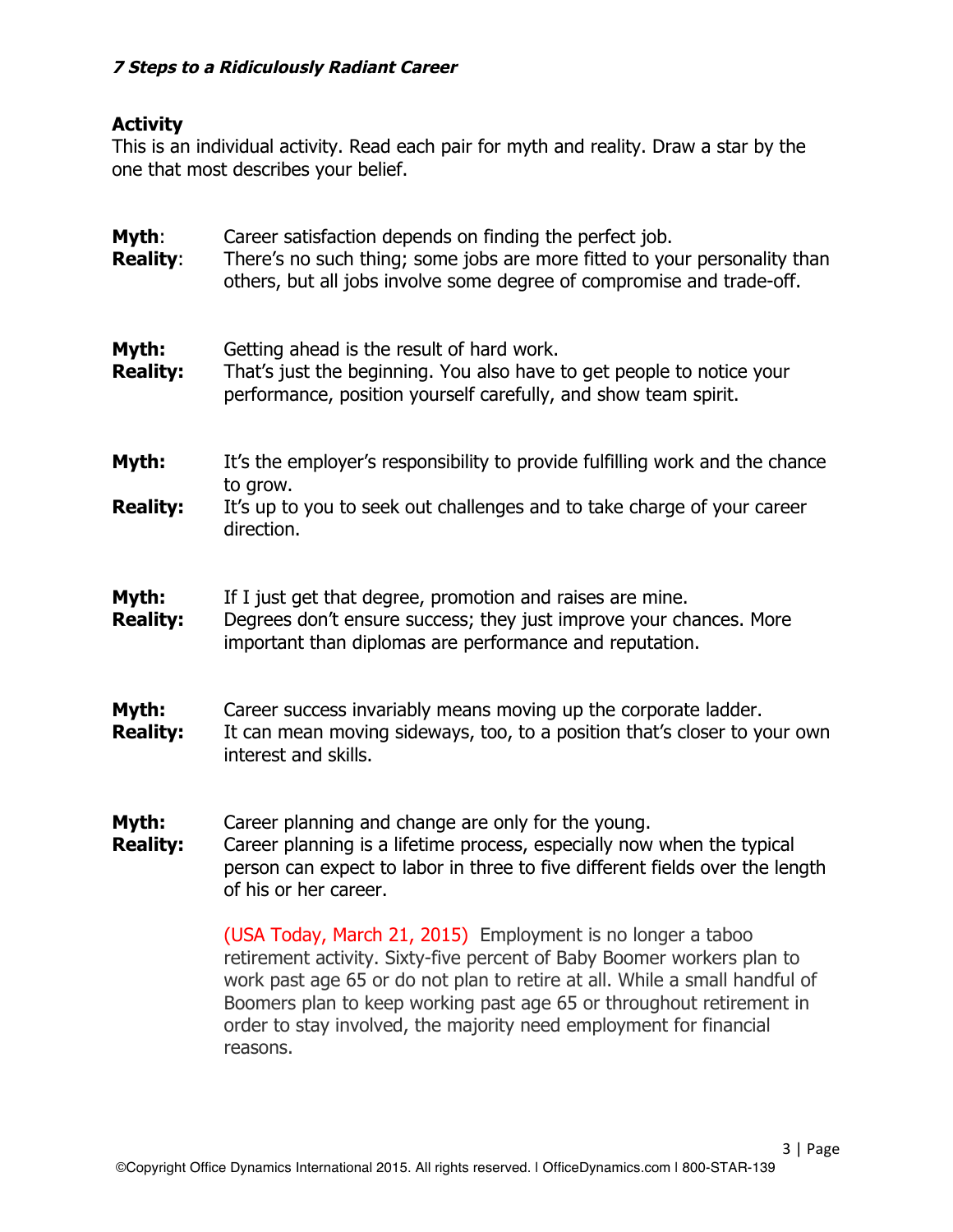#### **7 Steps to a Ridiculously Radiant Career**

#### **7 Steps to a Radiant Career:**

- 1. **View yourself as a C\_\_\_\_\_\_\_\_\_\_\_\_\_\_\_\_ E\_\_\_\_\_\_\_\_\_\_\_\_\_\_\_\_\_**.
- 2. **O\_\_\_\_\_\_\_\_\_\_\_\_\_\_\_\_ It!!!**
- 3. **L\_\_\_\_\_\_\_\_\_\_\_\_\_\_\_\_\_ what you do!**
- 4. **It's Not About L\_\_\_\_\_\_\_\_\_\_\_\_\_\_\_\_\_\_\_!**

John Maxwell, world renowned thought managership expert says, "Motivation gets you going; discipline keeps you growing. Consistency is doing the right thing every day whether you feel like doing it or not."

People who have radiant careers worked at it. And they continue to work at it. **A lazy person will never have a ridiculously radiant career.** 

**5. E\_\_\_\_\_\_\_\_\_\_\_\_\_\_\_\_\_.** "Advice (like ideas) is not in short supply, there is plenty of it going around," writes coach Darren Beattie, for instance.

6. **Like W\_\_\_\_\_\_\_\_\_\_\_\_\_\_\_ you Work.**

7. **Have a V\_\_\_\_\_\_\_\_\_\_\_\_\_\_\_\_\_\_ for Your Future.**

### **Joan Burge's Super Secret:**

\_\_\_\_\_\_\_\_\_\_\_\_\_\_\_\_\_\_\_\_\_\_\_\_\_\_\_\_\_\_\_\_\_\_\_\_\_\_